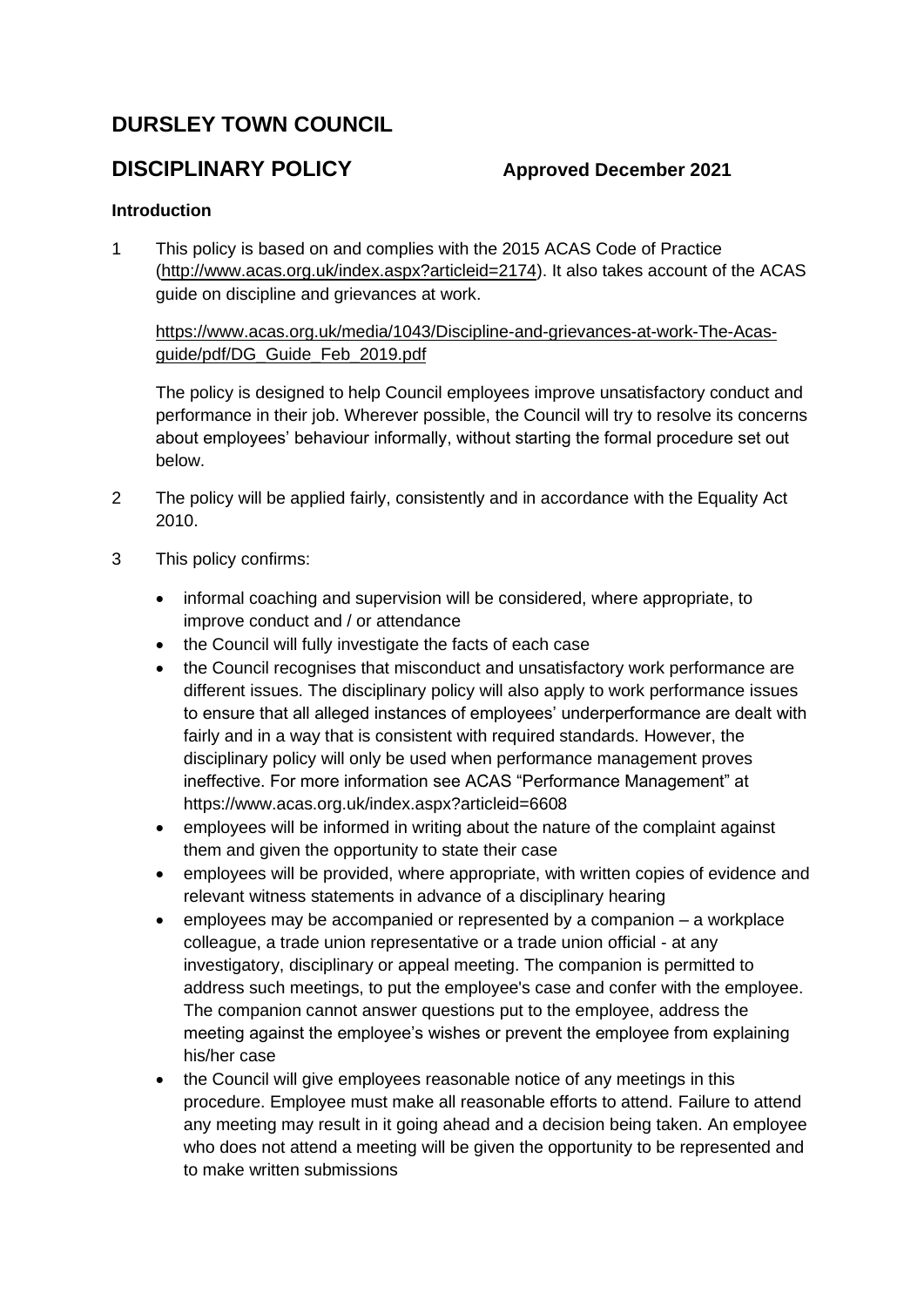- if the employee's companion is not available for the proposed date of the meeting, the employee can request a postponement and can propose an alternative date that is within five working days of the original meeting date unless it is unreasonable not to propose a later date
- any changes to specified time limits in the Council's procedure must be agreed by the employee and the Council
- information about an employee's disciplinary matter will be restricted to those involved in the disciplinary process. A record of the reason for disciplinary action and the action taken by the Council is confidential to the employee. The employee's disciplinary records will be held by the Council in accordance with the General Data Protection Regulation (GDPR)
- audio or video recordings of the proceedings at any stage of the disciplinary procedure are prohibited, unless agreed by all affected parties as a reasonable adjustment that takes account of an employee's medical condition
- employees have the right to appeal against any disciplinary decision. The appeal decision is final
- if an employee who is already subject to the Council's disciplinary procedure raises a grievance, the grievance will normally be heard after the completion of the disciplinary procedure
- disciplinary action taken by the Council can include a written warning, final written warning or dismissal
- this procedure may be implemented at any stage if the employee's alleged misconduct warrants this
- except for gross misconduct when an employee may be dismissed without notice, the Council will not dismiss an employee on the first occasion that it decides there has been misconduct
- if an employee is suspended following allegations of misconduct, it will be on full pay and only for such time as is necessary. Suspension is not a disciplinary sanction. The Council will write to the employee to confirm any period of suspension and the reasons for it,
- the Council may consider mediation at any stage of the disciplinary procedure where appropriate (for example where there have been communication breakdowns or allegations of bullying or harassment). Mediation is a dispute resolution process that requires the consent of affected parties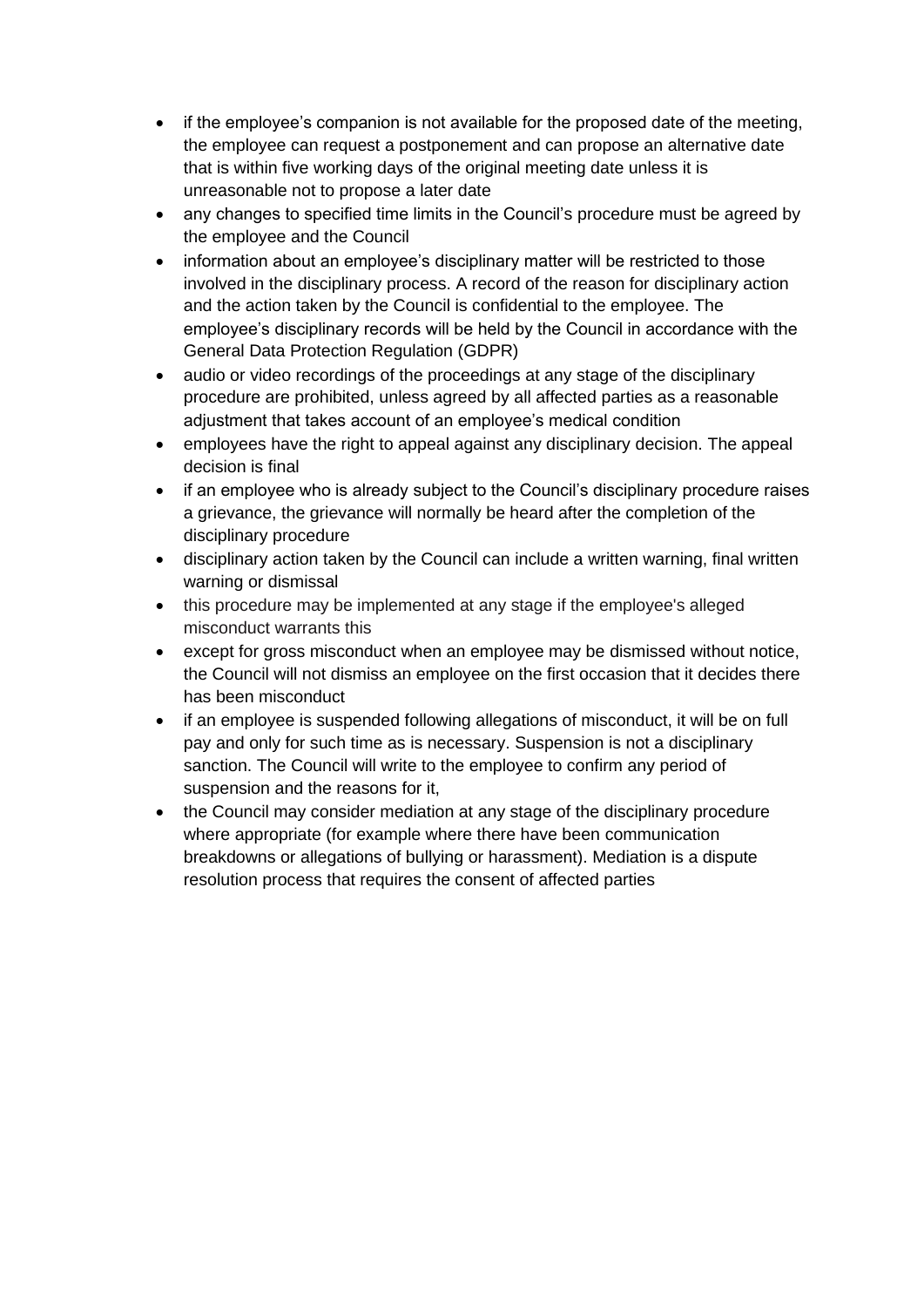# **Examples of misconduct**

- 4 Misconduct is employee behaviour that can lead to the employer taking disciplinary action. The following list contains some examples of misconduct: The list is not exhaustive.
	- unauthorised absence
	- poor timekeeping
	- misuse of the Council's resources and facilities including telephone, email and internet
	- inappropriate behaviour
	- refusal to follow reasonable instructions
	- breach of health and safety rules.

### **Examples of gross misconduct**

- 5 Gross misconduct is misconduct that is so serious that it is likely to lead to dismissal without notice. The following list contains some examples of gross misconduct: The list is not exhaustive
	- bullying, discrimination and harassment
	- incapacity at work because of alcohol or drugs
	- violent behaviour
	- fraud or theft
	- gross negligence
	- gross insubordination
	- serious breaches of council policies and procedures e.g. the Health and Safety Policy, Equality and Diversity Policy, Data Protection Policy and any policies regarding the use of information technology
	- serious and deliberate damage to property
	- use of the internet or email to access pornographic, obscene or offensive material
	- disclosure of confidential information.

#### **Suspension**

- 6 If allegations of gross misconduct or serious misconduct are made, the council may suspend the employee while further investigations are carried out. Suspension will be on full pay. Suspension does not imply any determination of guilt or innocence, as it is merely a measure to enable further investigation.
- 7 While on suspension, the employee is required to be available during normal hours of work in the event that the council needs to make contact. The employee must not contact or attempt to contact or influence anyone connected with the investigation in any way or to discuss this matter with any other employee or councillor.
- 8 The employee must not attend work. The council will make arrangements for the employee to access any information or documents required to respond to any allegations.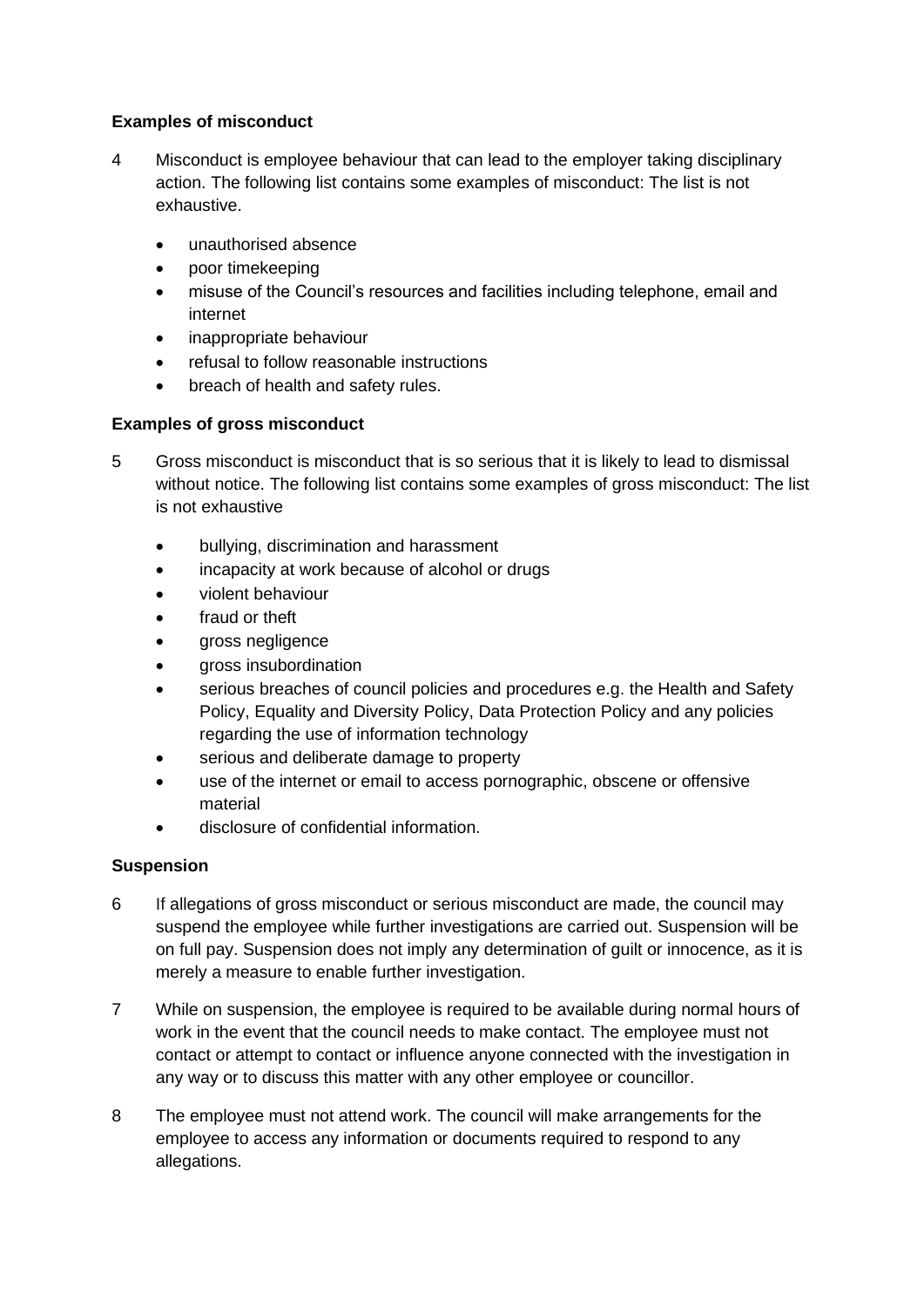### **Examples of unsatisfactory work performance**

- 9 The following list contains some examples of unsatisfactory work performance: The list is not exhaustive.
	- inadequate application of management instructions/office procedures
	- unsatisfactory management of staff
	- unsatisfactory communication

#### **The Procedure**

10 Preliminary enquiries*.* The council may make preliminary enquiries to establish the basic facts of what has happened in order to understand whether there may be a case to answer under the disciplinary procedure.

If the employee's manager believes there may be a disciplinary case to answer, the council may initiate a more detailed investigation undertaken to establish the facts of a situation or to establish the perspective of others who may have witnessed misconduct.

11 Informal Procedures. Where minor concerns about conduct become apparent, it is the manager's responsibility to raise this with the employee and clarify the improvements required. A file note will be made and kept by the manager. The informal discussions are not part of the formal disciplinary procedure. If the conduct fails to improve, or if further matters of conduct become apparent, the manager may decide to formalise the discussions and invite the employee to a first stage disciplinary hearing.

#### **Disciplinary investigation**

- 12 A formal disciplinary investigation may sometimes be required to establish the facts and whether there is a disciplinary case to answer.
- 13 If a formal disciplinary investigation is required, the Council's staffing committee will appoint an Investigator who will be responsible for undertaking a fact-finding exercise to collect all relevant information. The Investigator will be independent and will normally be a councillor. If the staffing committee considers that there are no councillors who are independent (for example, because they all have direct involvement in the allegations about the employee), it will appoint someone from outside the Council. The Investigator will be appointed as soon as possible after the allegations have been made. The staffing committee will inform the Investigator of the terms of reference of the investigation. The terms of reference should specify:
	- the allegations or events that the investigation is required to examine
	- whether a recommendation is required
	- how the findings should be presented. For example, an investigator will often be required to present the findings in the form of a written report
	- who the findings should be reported to and who to contact for further direction if unexpected issues arise or advice is needed.
- 14 The Investigator will be asked to submit their findings within 20 working days of appointment where possible. In cases of alleged unsatisfactory performance or of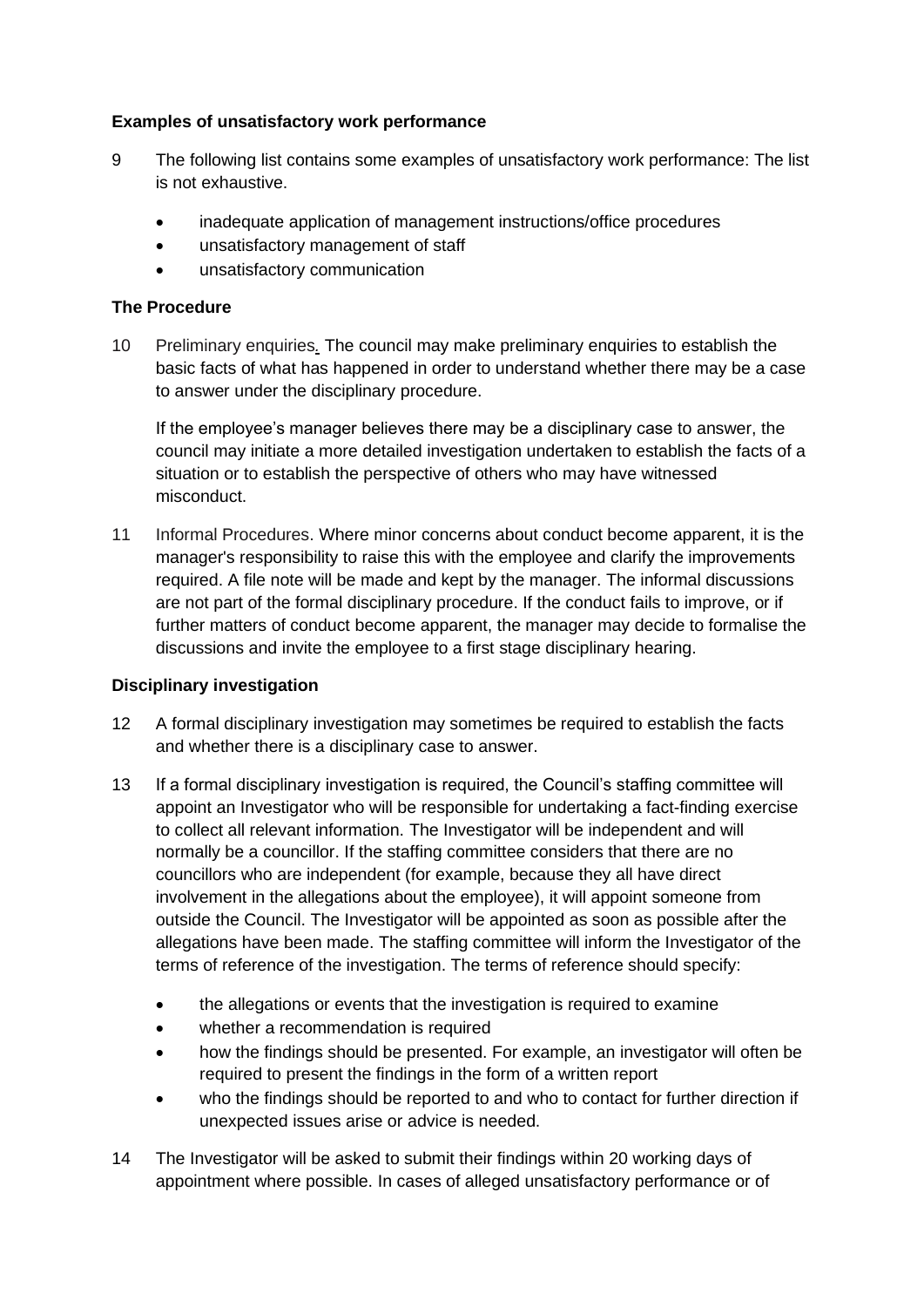allegations of minor misconduct, the appointment of an investigator may not be necessary and the Council may decide to commence disciplinary proceedings at the next stage - the disciplinary meeting (see paragraph 22).

- 15 The staffing committee will notify the employee in writing of the alleged misconduct and details of the person undertaking the investigation. The employee may be asked to meet an investigator as part of the disciplinary investigation. The employee will be given sufficient notice of the meeting with the Investigator so that he/she has reasonable time to prepare for it. The letter will explain the investigatory process and that the meeting is part of that process. The employee will be provided with a copy of the Council's disciplinary procedure. The Council will also inform the employee that when he/she meets with the Investigator, he/she will have the opportunity to comment on the allegations of misconduct.
- 16 Employees may be accompanied or represented by a workplace colleague, a trade union representative or a trade union official at any investigatory meeting.
- 17 If there are other persons (e.g. employees, councillors, members of the public or the Council's contractors) who can provide relevant information, the Investigator should try to obtain it from them in advance of the meeting with the employee.
- 18 The Investigator has no authority to take disciplinary action. His/her role is to establish the facts of the case as quickly as possible and prepare a report that recommends to the staffing committee whether or not disciplinary action should be considered under the policy.
- 19 The Investigator's report will contain his/her recommendations and the findings on which they were based. He/she will recommend either:
	- the employee has no case to answer and there should no further action under the Council's disciplinary procedure
	- the matter is not serious enough to justify further use of the disciplinary procedure and can be dealt with informally or
	- the employee has a case to answer and a formal hearing should be convened under the Council's disciplinary procedure.
- 20 The Investigator will submit the report to the staffing committee which will decide whether further action will be taken.
- 21 If the Council decides that it will not take disciplinary action, it may consider whether mediation would be appropriate in the circumstances.

#### **The disciplinary meeting**

22 If the staffing committee decides that there is a case to answer, it will appoint a staffing sub-committee of three councillors, to formally hear the allegations. The staffing subcommittee will appoint a Chairman from one of its members. The Investigator shall not sit on the sub-committee.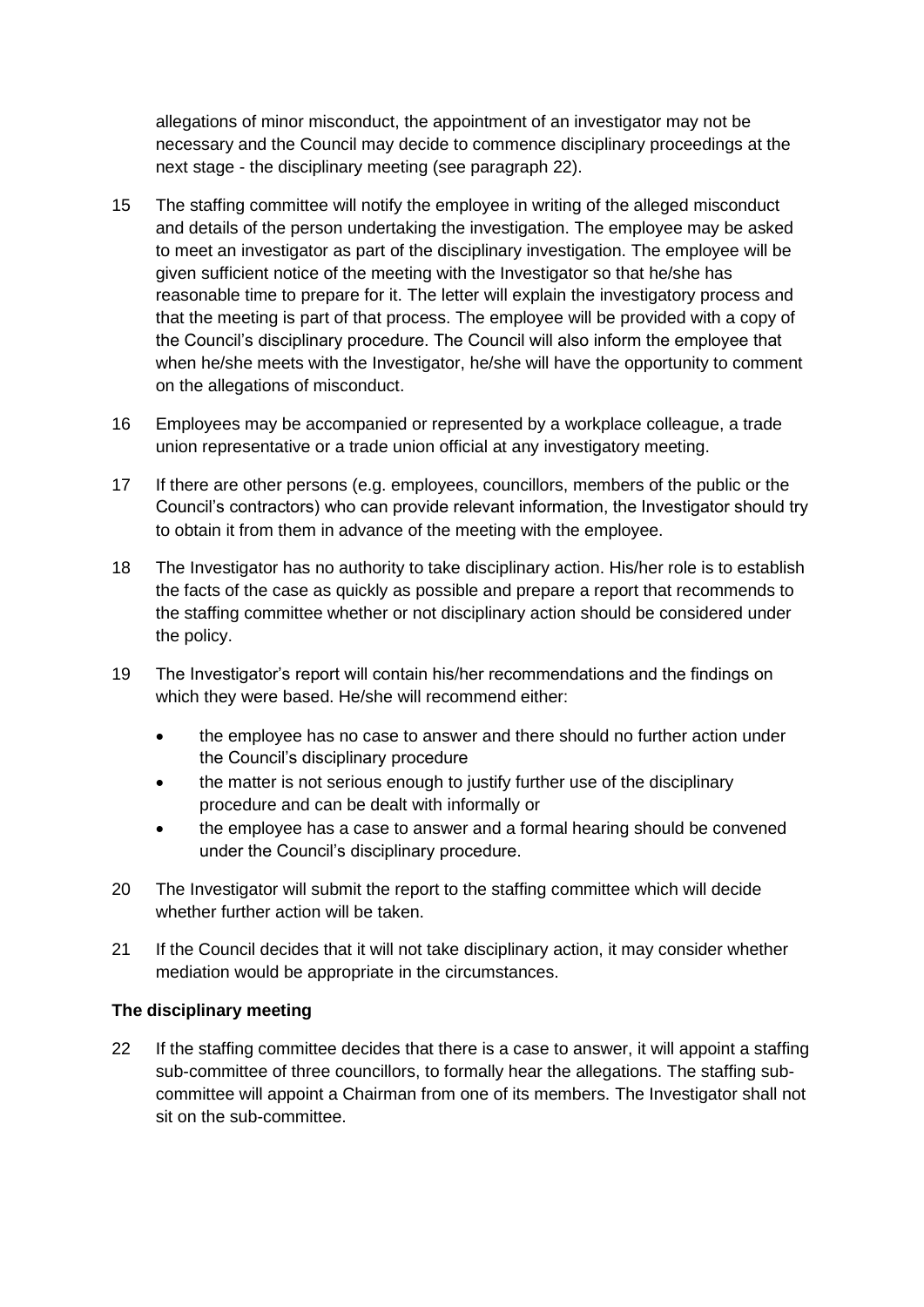- 23 No councillor with direct involvement in the matter shall be appointed to the subcommittee. The employee will be invited, in writing, to attend a disciplinary meeting. The sub–committee's letter will confirm the following:
	- the names of its Chairman and other two members
	- details of the alleged misconduct, its possible consequences and the employee's statutory right to be accompanied at the meeting
	- a copy of the information provided to the sub-committee which may include the investigation report, supporting evidence and a copy of the Council's disciplinary procedure
	- the time and place for the meeting. The employee will be given reasonable notice of the hearing so that he /she has sufficient time to prepare for it
	- that witnesses may attend on the employee's and the Council's behalf and that both parties should inform each other of their witnesses' names at least two working days before the meeting
	- that the employee may be accompanied by a companion a workplace colleague, a trade union representative or a trade union official

The purpose of the disciplinary meeting hearing is for the allegations to be put to the employee and then for the employee to give their perspective. It will be conducted as follows:

- the Chairman will introduce the members of the sub-committee to the employee and explain the arrangements for the hearing
- the Chairman will set out the allegations and invite the Investigator to present the findings of the investigation report (if there has been a previous investigation)
- the Chairman will invite the employee to present their account
- the employee (or the companion) will set out his/her case and present evidence (including any witnesses and/or witness statements)
- any member of the sub-committee and the employee (or the companion) may question the Investigator and any witness
- the employee (or companion) will have the opportunity to sum up
- 24 The Chairman will provide the employee with the sub-committee's decision with reasons, in writing, within five working days of the meeting. The Chairman will also notify the employee of the right to appeal the decision.
- 25 The disciplinary meeting may be adjourned to allow matters that were raised during the meeting to be further investigated by the sub-committee.

# **Disciplinary action**

26 If the sub-committee decides that there should be disciplinary action, it may be any of the following:

First written warning

If the employee's conduct has fallen beneath acceptable standards, a first written warning will be issued. A first written warning will set out: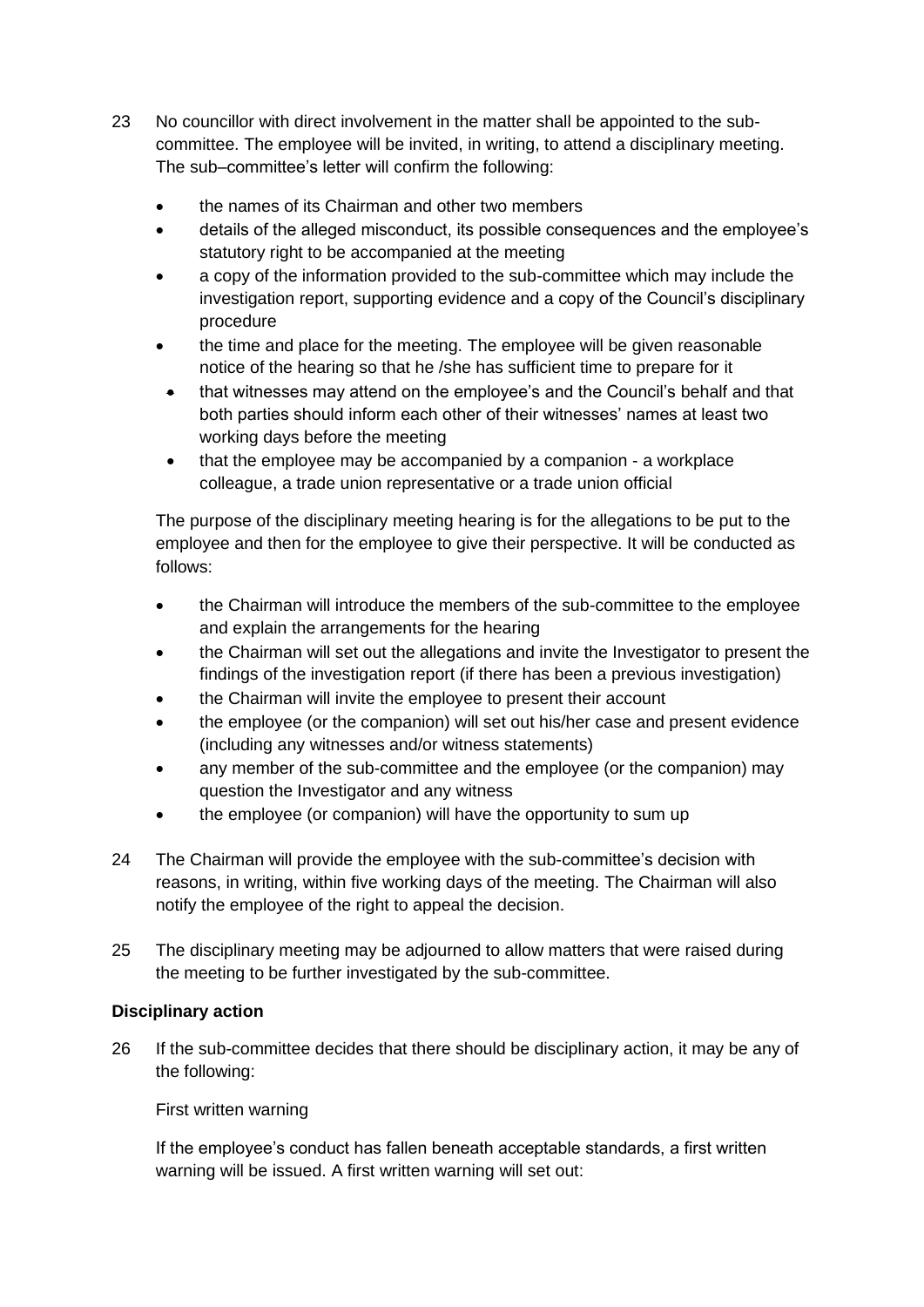- the reason for the written warning, the improvement required (if appropriate) and the time period for improvement
- that further misconduct/failure to improve will result in more serious disciplinary action
- the employee's right of appeal
- that a note confirming the written warning will be placed on the employee's personnel file, that a copy will be provided to the employee and that the warning will remain in force for a specified period of time (e.g. 12 months).

# **Final written warning**

If the offence is sufficiently serious, or if there is further misconduct or a failure to improve sufficiently during the currency of a prior warning, the employee will be given a final written warning. A final written warning will set out:

- the reason for the final written warning, the improvement required (if appropriate) and the time period for improvement
- that further misconduct/failure to improve will result in more serious disciplinary action up to and including dismissal
- the employee's right of appeal
- that a note confirming the final written warning will be placed on the employee's personnel file, that a copy will be provided to the employee and that the warning will remain in force for a specified period of time (e.g. 12 months).

# **Dismissal**

The Council may dismiss:

- for gross misconduct
- if there is no improvement within the specified time period, in the conduct which has been the subject of a final written warning
- if another instance of misconduct has occurred and a final written warning has already been issued and remains in force.
- 27 The Council will consider very carefully a decision to dismiss. If an employee is dismissed, he/she will receive a written statement of the reasons for his/her dismissal, the date on which the employment will end and details of his/her right of appeal. If the sub-committee decides to take no disciplinary action, no record of the matter will be retained on the employee's personnel file. Action taken as a result of the disciplinary meeting will remain in force unless it is modified as a result of an appeal.

# **The appeal**

- 28 An employee who is the subject of disciplinary action will be notified of the right of appeal. His/her written notice of appeal must be received by the Council within five working days of the employee receiving written notice of the disciplinary action and must specify the grounds for appeal.
- 29 The grounds for appeal include;